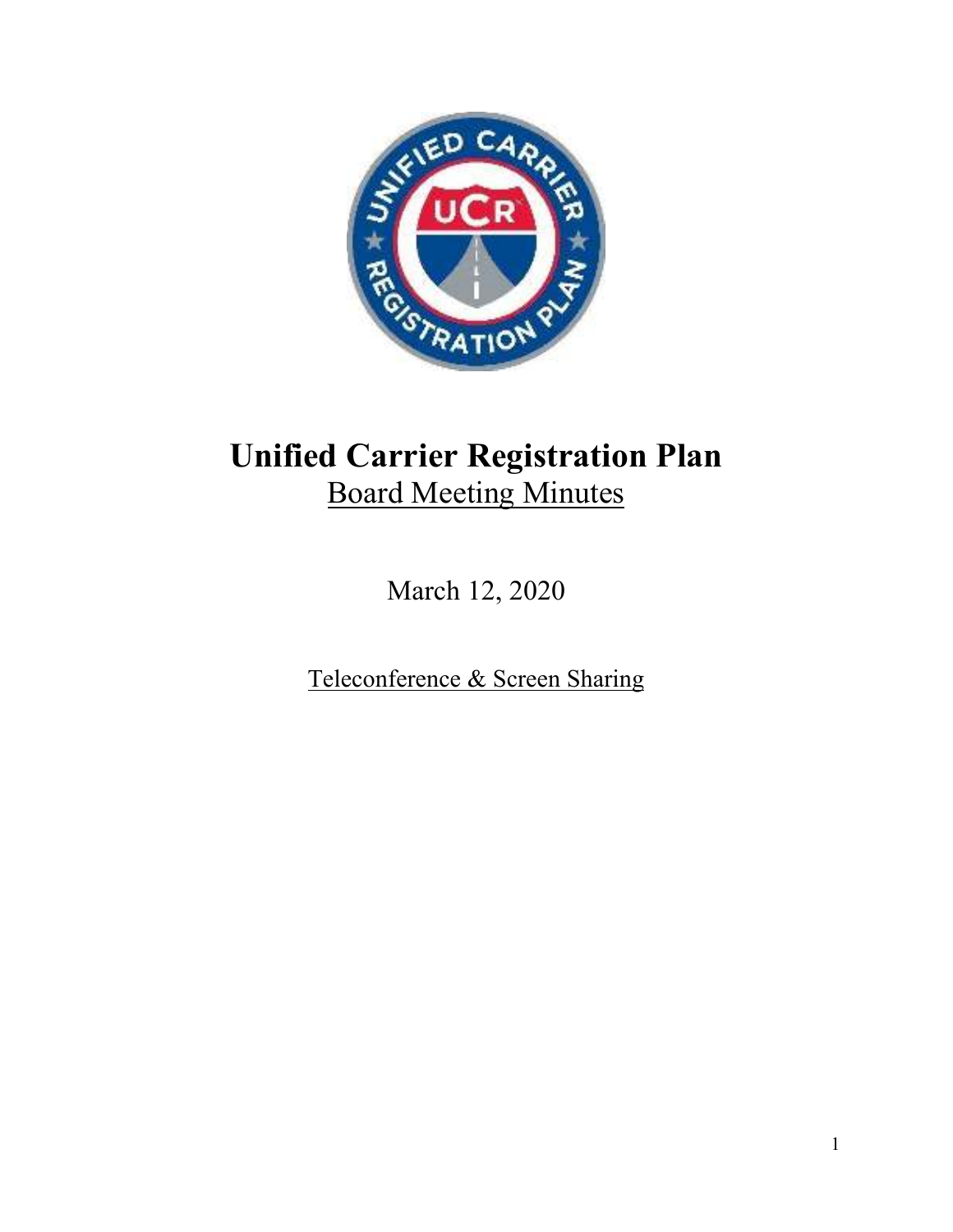#### **UNIFIED CARRIER REGISTRATION PLAN**

# **Board of Directors Meeting March 12, 2020**

## **MINUTES**

# **OPEN TO THE PUBLIC**

#### **I. Welcome and Call to Order**

The UCR Board Chair welcomed attendees, called the meeting to order, called roll for the Board, facilitated self-introductions, and confirmed the presence of a quorum.

#### **II. Verification of Meeting Notice**

The UCR Executive Director verified that the publication of the meeting notice on the UCR Plan website and distribution to the UCR contact list via email occurred on March 3rd, 2020. He confirmed that the public notice was then published in the *Federal Register* (Vol. 85, No. 46) on March 9<sup>th</sup>, 2020.

#### **III. Review and Approval of Board Agenda and Setting of Ground Rules** – Board Chair

The UCR Board Chair proposed that an additional conversation on COVID-19 and its implications be added to the agenda. The Board agreed. A MOTION was MADE and SECONDED to adopt the proposed agenda as amended.

#### **IV. Approval of Minutes of the January 28, 2020 UCR Board Meeting**

A MOTION was MADE and SECONDED to adopt as presented the minutes from the January 28, 2020 Board of Directors meeting. THE MOTION CARRIED.

# **V. Report on COVID-19**

The Executive Director reported that an update on COVID-19 was distributed to the UCR contact list via email on March  $12<sup>th</sup>$ , 2020. He reported there is a strong possibility that the UCR Board meetings in April and June will occur via teleconference. UCR advised those who have NOT booked airfare to wait until more information is available. The UCR Board Chair answered questions from those on the call. She noted that pre-booked flights will be considered a reimbursable item, and that UCR will be allowing telephonic attendance to the mandatory UCR training.

# **VI. Report of FMCSA**

The FMCSA representative noted that there was nothing to report at this time. The FMCSA is still waiting on approval of the pending appointments of the three board members in waiting.

# **VII. Ratify Extension of Recommended 2020 Enforcement Date**

The Chief Legal Officer lead a discussion on the proposed ratification of the decision by the UCR Board Chair and the Executive Director to extend the recommended 2020 enforcement date to June 1, 2020. The UCR registration period for 2020 opened on February 13th, 2020 which was later than expected. The UCR Board had already recommended a May 1<sup>st</sup>, 2020 enforcement date. However, the May  $1<sup>st</sup>$  date did not provide a 90-day period prior to enforcement. The Chief Legal Officer asked that the Board consider ratifying the decision of the UCR Board Chair and the Executive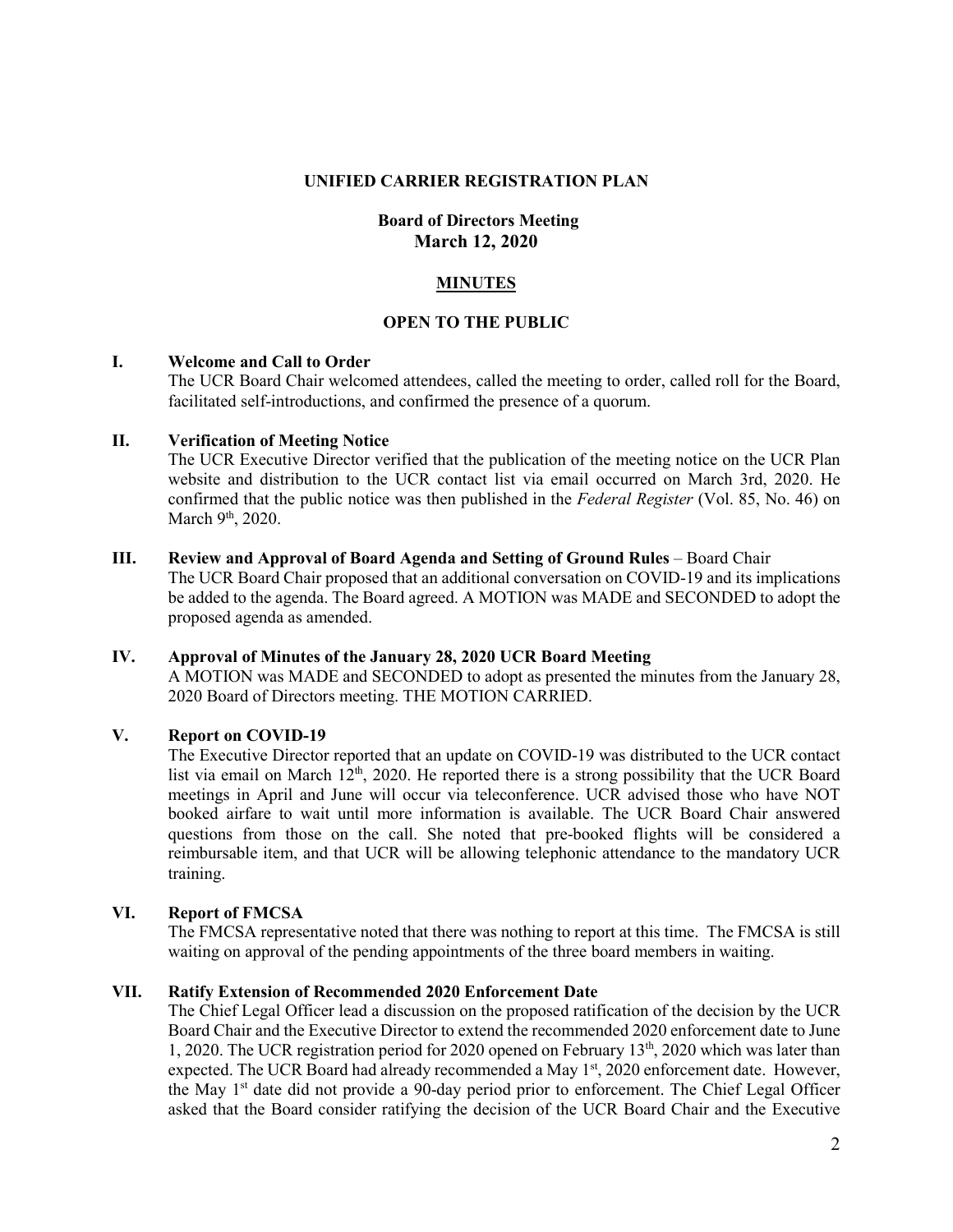Director to move the recommended enforcement date to June 1, 2020. After discussion, a MOTION was MADE and SECONDED to ratify the decision of the UCR Board Chair and the Executive Director. THE MOTION CARRIED.

# **VIII. UCR Board Nominations**

The Executive Director noted that the terms of four current Board Members expire May 31<sup>st</sup>, 2020. The next terms for these positions begin June  $1<sup>st</sup>$ , 2020 and will expire after three years. The Executive Director asked if those Board members whose terms are expiring are willing and able to serve additional three-year terms. All responded that they are willing and able to do so. A MOTION was MADE and SECONDED that the Board recommend to the Secretary of the United States Department of Transportation that these four current Board members be re-appointed by the Secretary to serve for three-year terms. THE MOTION CARRIED.

# **IX. Proposed Adjustments to UCR 2020 Meetings Schedule**

The Executive Director reviewed proposed modifications to the 2020 UCR calendar of meetings. Two new Education and Training Subcommittee meetings were added via teleconference to ensure progress of the UCR video training modules. In addition, the location for the November 19, 2020 meeting of the Education and Training Subcommittee has been changed to Scottsdale, AZ. A new Board meeting will be taking place in San Diego, CA in December of 2020, and will be in place of the January 2021 Board meeting. A MOTION was MADE and SECONDED to grant authority to cancel or change the location or method of a Board meeting to the UCR Board Chair, giving as much notice as is possible. THE MOTION CARRIES. The Executive Director noted that the June UCR mandatory training may need to be postponed or cancelled and rescheduled depending on the implications of COVID-19.

# **IX. Data Event Update**

The Chief Legal Officer provided an update to the Board on the action items approved at its August 1, 2019 meeting related to the March 2019 data event. UCR has completed the notification process, and 261 individuals accepted UCR's offer of free identity monitoring services. The Chief Legal Office informed the Board that fewer people had accepted UCR's offer than had been projected. As a result, UCR's costs for this aspect of the data event were lower than anticipated. The Chief Legal Officer also informed the Board that UCR had made a claim against Seikosoft's liability insurance for costs incurred as a result of the data event in the amount of \$419,000. The Chief Legal Officer indicated that he and the UCR Depository Manager are in discussions with Seikosoft's insurance provider regarding the claim.

# **X. Updates Concerning UCR Legislation**

The UCR Board Chair called for any updates regarding any UCR Legislation since the last Board meeting. No updates were provided.

# **XI. SUBCOMMITTEE REPORTS**

# **Audit Subcommittee**

# **A. Update on 2020 State Compliance Reviews**

The UCR Depository Manager provided an update on plans for the 2020 state compliance review, including a discussion of the planned schedule. Eight states are scheduled for a compliance review in 2020. Georgia and Tennessee were scheduled for mid-March, however, due to the COVID-19 concerns, these meetings will be postponed to sometime later in the year depending on further information. Georgia and Tennessee were asked to proceed in providing advanced documentation by the mid-March. The UCR Depository Manager will be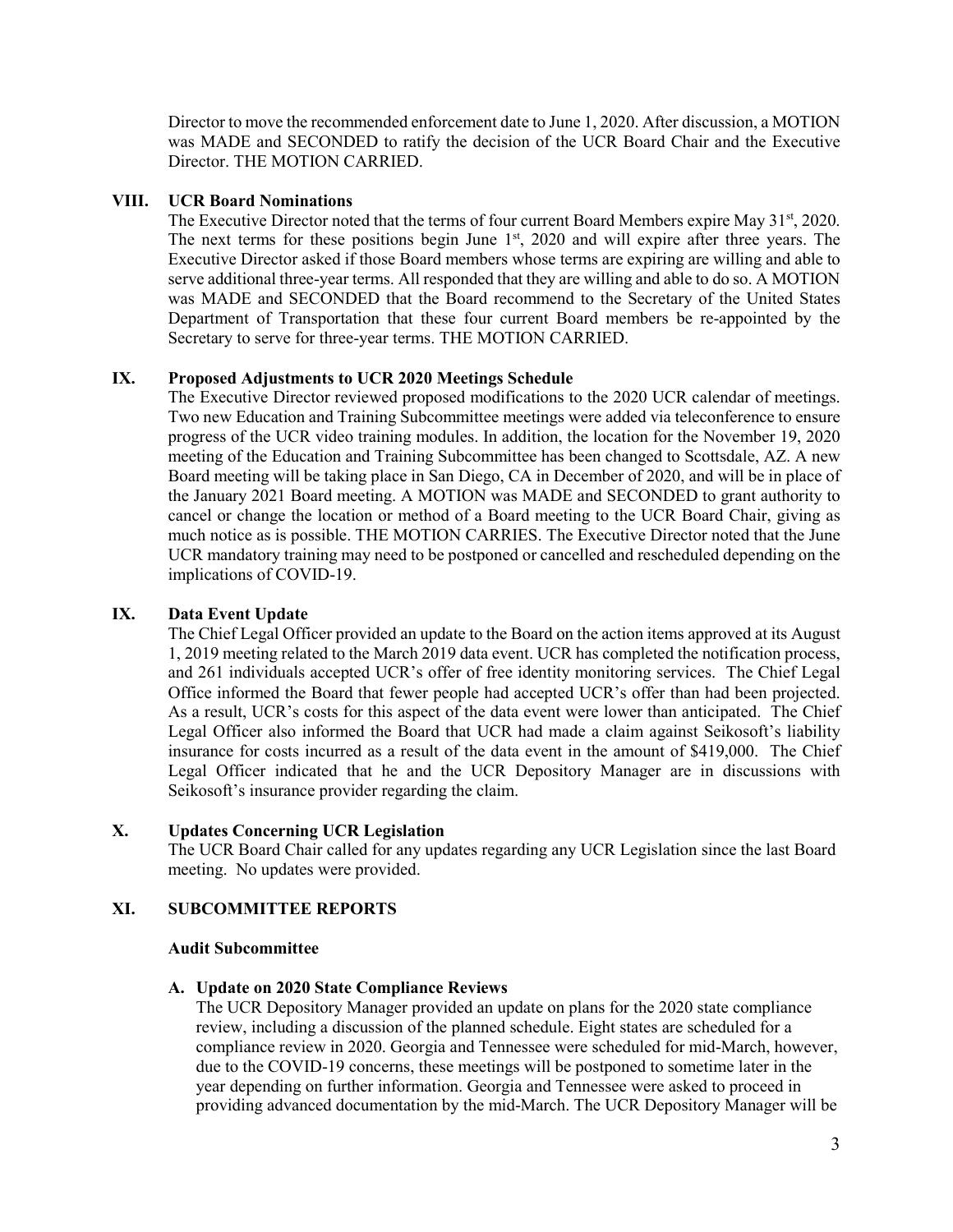following up to make sure UCR receives this information. A portion of the work will be done remotely. Doing this work in advance will expedite performance of field reviews. The Idaho review is scheduled for June 22, 2020. Connecticut and Massachusetts are scheduled for August, Illinois in September, and West Virginia and North Carolina for later in the year. The UCR Depository Manager advised the Board that COVID-19 could cause further delays in the state compliance review plans for 2020.

### **B. 2020 Solicitation Campaigns**

Seikosoft reported on the percentage of new entrant motor carrier campaigns managed by the NRS, the percentage of new entrant motor carrier campaigns managed by the states, the percentage of unregistered motor carrier campaigns managed by the NRS and the percentage of unregistered motor carrier campaigns managed by the states. Five states are using the campaign management tools provided by the UCR. Seikosoft is managing 29 states using these same campaign management tools. Approximately 30-40k emails are being distributed every day. Seikosoft is seeing good coverage and spikes in registration since the start of these campaigns.

#### **C. Non-Universe Motor Carrier Solicitation Campaigns**

Seikosoft reported on the solicitation campaign targeting motor carriers identified through roadside inspections as operating in interstate commerce but identified in MCMIS as either intrastate or inactive. Seikosoft answered questions from the Board concerning the campaign.

#### **D. State Audit Activity to Date**

The Audit Subcommittee Chair reported on state audit activity to date and answered questions from the Board.

#### **E. Annual State Reports**

The Audit Subcommittee Chair reported on the need for states to perform their MCS-150 retreat audits in the NRS, review and close their FARs, as well as reporting requirements in the NRS. The Subcommittee Chair also led a discussion on the need for states to collect UCR registrations and adjustments for both the 2019 and 2020 registration periods as part of their audit investigations through 12/31/2020.

## **Finance Subcommittee**

#### A. **Proposed Cash Advance Policy for certain UCR Required Travel**

The Board reviewed a proposed policy for cash advances from the UCR Depository to state personnel and other applicable stakeholders who are required to travel for UCR training and other UCR sanctioned events. These advances will be considered loans from UCR and must be repaid by the borrower upon reimbursement. A MOTION was MADE and SECONDED to approve the Travel Cash Advance Policy, including minor revisions made by the Chief Legal Officer. THE MOTION CARRIED by a vote of 13 to 1.

# **B. Certificates of Deposit**

The UCR Depository Manager provided an update on the reinvestment of funds in several Certificates of Deposit based on direction from the Board at the January 28, 2020 meeting. These Certificates of Deposit matured on February 4<sup>th</sup>, 2020. The funds were immediately reinvested in three laddered Certificates of Deposit. There was no lag time between them, and UCR will be earning money on the interest accrued. The Depository Manager reported that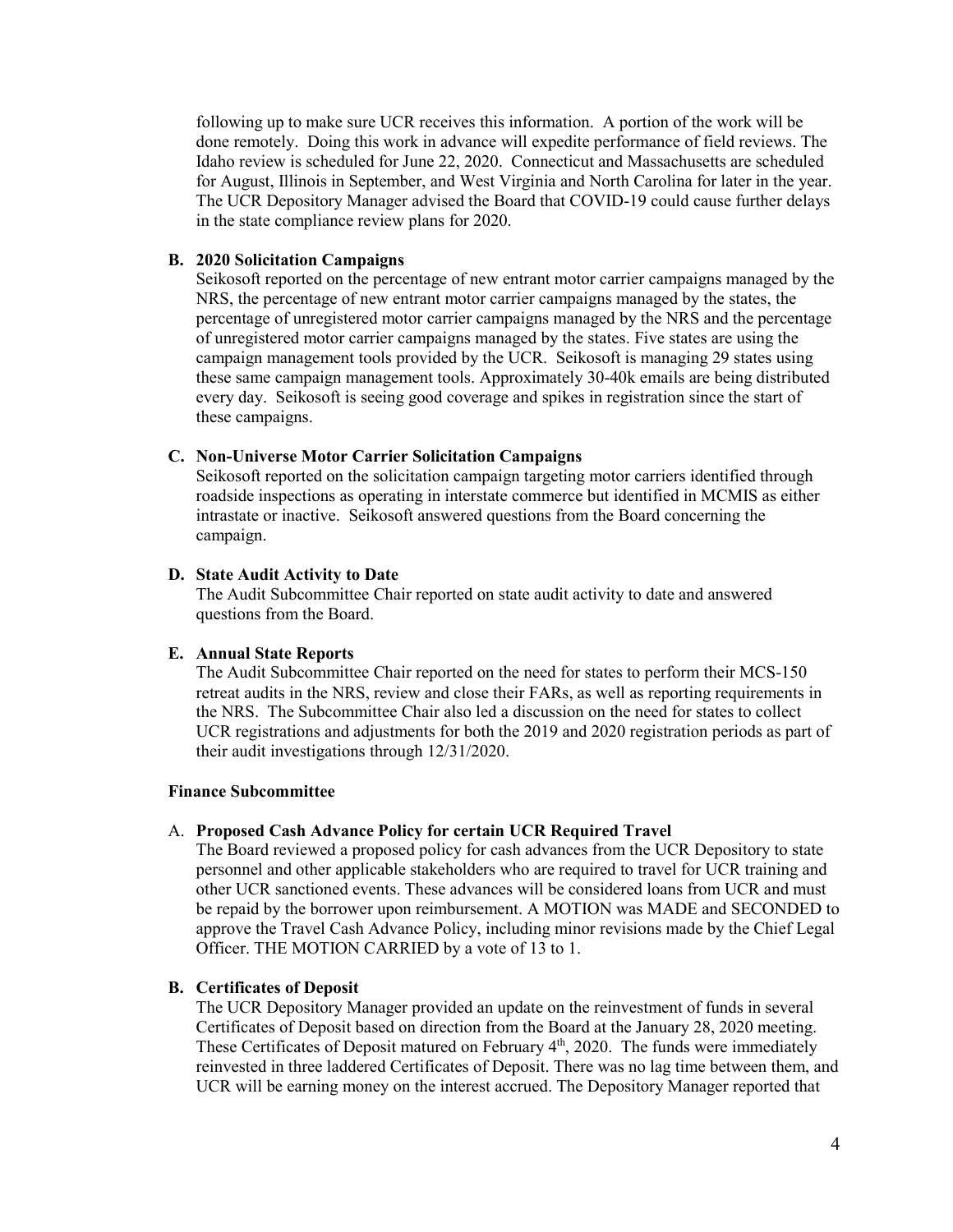the Board will need to decide how to use the funds earned from the interest on the Certificates of Deposit.

# **C. Status of 2020 Registration Year Fee Collections**

The Depository Manager provided an update on the status of collections for the 2020 registration year and reaffirmed the dates for month-end cut-offs. The Depository Manager also reported on the timeline for participating states receiving funds from the Depository, when appropriate. As of March 12th, the 2020 registration fees are just shy of \$60 million (56% of the authorized amount). Approximately \$47 million will be sent to the states for disbursement on March  $13<sup>th</sup>$ , 2020 and out for release the following week.

# **D. January 2020 Operating Costs**

The Depository Manager provided an update on the year-to-date operating costs, noting that year-to-date operating costs total \$157,161, which compares favorably to budget.

# **Education and Training Subcommittee**

# **A. Update on Plans to Launch Training Modules**

The Education and Training Subcommittee Chair provided an update on plans to launch an initial wave of training modules by June 2020 and answered questions from the Board.

# **B. Training Plans for NCSTS Summer Conference**

The Education and Training Subcommittee Chair reported on plans to conduct in-person UCR training at the NCSTS Summer Conference on June 8, 2020 in Portland, OR. The Education and Training Subcommittee Chair noted that COVID-19 could delay in-person training activities.

# **XII. Contractor Reports**

# **UCR Executive Director**

The Executive Director provided a report covering recent activity for the UCR. The Executive Director is working on contingency plans regarding COVID-19 with the Kellen Company. He also reported on a recent survey of the states to determine how UCR funds are allocated in each state. The Executive Director will send the survey results to the UCR Administrator for posting on the Board's web access portal.

# **DSL Transportation Services, Inc.**

DSL reported the latest data on state collections resulting from the Focused Anomalies Review (FARs) program. The states have collected \$140k of the FARs and have already posted \$305k of 2020 FARs. It was noted that most states are still focused on 2019 FARs. Illinois has picked up the pace and has 26 for 2020 already. California and Idaho are states of concern for the collection of FARs.

# **Seikosoft**

Seikosoft provided an update on recent/new activity related to the National Registration System. Seikosoft has continued to work on tech upgrades to provide benefit to the National Registration System and made corrections to the CAP status reports and registration systems reports. For 2020, there are have been 230,231 registrations in the 29 days that 2020 registration